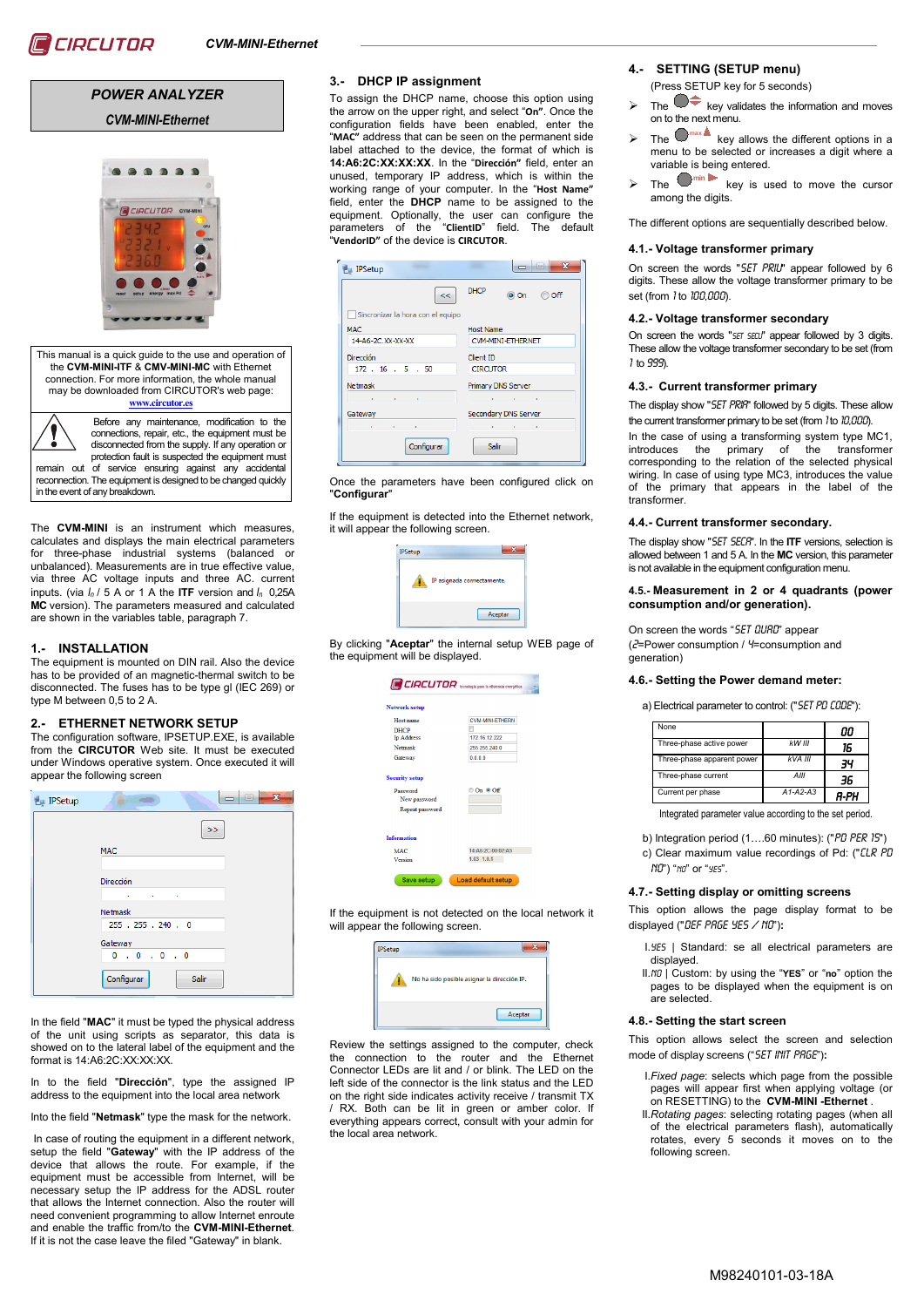*CVM-MINI-Ethernet*

## **4.9.- Setting the "backlight" disconnection time**

("DISP OFF"): Setting the time in seconds, after which the light on the **CVM-MINI -Ethernet** display switches off (low consumption) after a key is pressed. If 00 is set, the backlight is permanently on.

## **4.10.- Returning the energy counters to zero**

"CLR ENER" "YES" or "NO" (Clear energy counters) appears on the display.

#### **4.11.- Setting THD or d**

CIRCUTOR

Two types of Harmonic distortion can be set ("5ET HRR d"):

- **d %**: value harmonic distortion with respect to the fundamental.
- **Thd %**: value harmonic distortion with reference to the effective value (RMS).

#### **4.12.- Additional screen with transistor alarm outputs**

("OUT 1 CODE"  $\diagup$  "OUT 2 CODE") With these outputs the **CVM-MINI-Ethernet** transistor output is set for:

I.**Impulse every** *n* **kW.h** or **kvar.h (Energy):** The value in kW.h is set corresponding to one impulse (100 msec long.): kW.h / 1 impulse or kvar.h / 1

#### impulse. Maximum 5 imp/sec. (*see variable codes)*.

II.**ALARM conditions**: each output is set per transistor the variable to be controlled, the maximum value, minimum value and the (*delay*) (*see variable codes*).

**Note***: The list of variable appears in the table below.*

## **5.- CVM-MINI-Ethernet Blocking SET UP**

This menu allows to block the setup parameter to avoid changes. To access to this menu:

Press the **O**<sup>reset</sup> key and pressing the setup key for five seconds until Set-Up is entered.

Briefly appear on the display "SET UP INIT" and afther "SET UP" with the option::

 $UNLO$  Allows configuration of the device parameters using the keypad.

LOC Bloquea la configuración de los parámetros del equipo mediante el teclado.

If the Loc, option is selected, it is only possible to see the setting on entering SETUP and the changes are not allowed.

To select this options press **O**<sub>max</sub>

**NOTE**: to disable the unlock mode enter the password 1234 when asked.

If a previously set option is to be changed, then it is necessary to enter a password. PASSWORD **CVM-MINI -Ethernet 1234.**

## **6.- CVM-MINI-Ethernet COMMUNICATIONS**

One or more analysers **CVM-MINI-Ethernet** can be connected to a "router" or "switch" Ethernet and access their information through a PC connected to the same Ethernet local area network. This system allows centralizing data on a single registration point (Studio ® Power System).

To change the communication settings see section 2.

The network analyzer type **CVM-MINI-ETHERNET** communicates using **MODBUS TCP** © (Pulling Question / Answer).

## **7. - LIST OF VARIABLES AND ALARMS CODES FOR THE CVM-MINI - Ethernet**

If no variable is required enter No. par.= 00.

| Parameter                 | Symbol     | L1 Code | L <sub>2</sub> Code | L <sub>3</sub> Code |
|---------------------------|------------|---------|---------------------|---------------------|
| Voltage (phase-neutral)   |            | 01      | 06                  |                     |
| Current                   |            | 02      |                     | 12                  |
| Active power              | kW         | 03      | 08                  | 13                  |
| Reactive power -(Ind/Cap) | kvar       | 04      | 09                  | 14                  |
| Apparent power            | <b>kVA</b> | 38      | 39                  | 40                  |
| Power factor              | ΡF         | 05      |                     | 15                  |
| % THD V                   | THD V      | 25      | 26                  | 27                  |
| % THD A                   | THD A      | 28      | 29                  | 30                  |

| Parameter                | Symbol        | Code | Parameter                   | Symbol         | Code  |
|--------------------------|---------------|------|-----------------------------|----------------|-------|
| Three-phase active power | kW III        | 16   | Neutral current             | ΙN             | 37    |
| 3 pha. inductive power   | kvarL III     | 17   | Max demand (L1)             | Md (Pd)        | $35*$ |
| 3 pha. capacitve power   | kvarC III     | 18   | Max demand (L2)             | Md (Pd)        | $42*$ |
| cos o three-phase        | $cos \varphi$ | 19   | Max demand (L3)             | Md (Pd)        | $43*$ |
| 3 pha. power factor      | PF III        | 20   | Active energy               | kW.h III       | 31    |
| Frequency (L1)           | Hz            | 21   | Inductive reactive energy   | Kvar h L III   | 32    |
| V phase phase L1-L2      | V 12          | 22   | Capacitive reactive energy  | Kvar h C III   | 33    |
| V phase phase L2 - L3    | V 23          | 23   | Apparent energy             | KVA h III      | 44    |
| V phase phase L3 - L1    | V 31          | 24   | Active energy generated     | Kw.h III -     | 45    |
| Apparent power           | kVA III       | 34   | Inductive energy generated  | Kvar h L III - | 46    |
| Maximum demand           | Md (Pd)       | 35   | Capacitive energy generated | Kvar h C III - | 47    |
| Three-phase current      | AIII          | 36   | Apparent energy generated   | KVA·h III -    | 48    |
| Temperature              | °C            | 41   |                             |                |       |

\*Variables only valid if the Maximum Demand for current has been set per phase.

There are also some variables that refer to the three-phases at the same time. If one of these variables has been selected, the alarm will go off when any of the threephases meet the preset conditions.

| Parameter                | <b>Symbol</b>            | Code | Parameter              | <b>Symbol</b>         | Code |
|--------------------------|--------------------------|------|------------------------|-----------------------|------|
| Voltages (phase-neutral) | V1 or $V2$ or $V3$       | 90   | Power factors          | PF1 or PF2 or PF3     | 94   |
| Currents                 | $11$ or $12$ or $13$     | 91   | Voltages (phase-phase) | V12 or V23 or V31     | 95   |
| Active powers            | kW1 or kW2 or kW3        | 92   | % THD V                | THDV1 or V2 or V3     | 96   |
| Reactive powers          | kvar1 or kvar2 or kvar 3 | 93   | %THDI                  | THDI1 or $12$ or $13$ | 97   |
| Apparent powers          | kVA1 or kVA 2 or kVA 3   | 98   |                        |                       |      |

## **8. - FOUR QUADRANTS OF THE CVM-MINI -Ethernet**